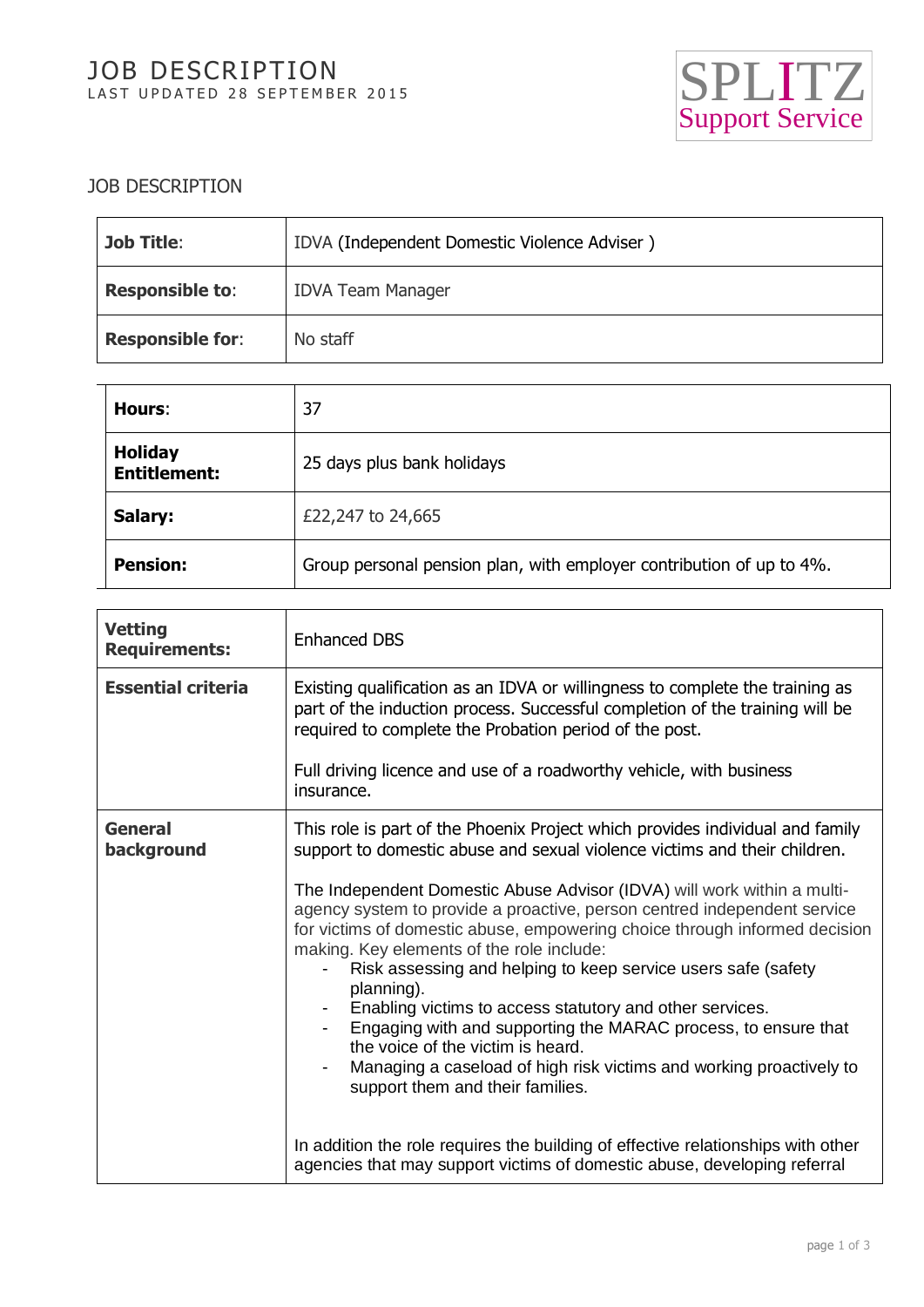| pathways and creating outward facing information resources and campaigns<br>to raise awareness and build confidence in reporting domestic abuse. |
|--------------------------------------------------------------------------------------------------------------------------------------------------|
| The IDVA will be required to work to the Leading Lights Quality Standards<br>for services supporting victims/survivors of domestic abuse.        |

#### **Role purpose**

• To provide a high quality frontline service to victims/survivors of domestic abuse, delivering a service to those at highest risk.

- To work effectively within a multi-agency framework consisting of the MARAC and local partnership responses to domestic abuse in order to reduce the risk for victims/survivors.
- Give practical and personal support to high risk victims/survivors of domestic abuse.

• To work alongside the wider Phoenix team to deliver a "whole family" approach to supporting victims/survivors of domestic abuse.

### **Main Duties**

- Identify and assess the risks and needs of domestic abuse victims/survivors using an evidencebased risk identification checklist.
- Focus on and prioritise high risk cases and provide a pro-active, short to medium term crisis intervention service through individual safety planning and personal support.
- Work with high risk victims/survivors of domestic abuse to help them access services to keep them and their children safe.
- Advocate for high risk victims/survivors with agencies who can help to address the domestic abuse by**:**
	- $\triangleright$  Understanding the role of all relevant statutory and non-statutory services available to domestic abuse victims/survivors and how your role fits into them.
	- $\triangleright$  Providing advocacy, personal and practical support and information to victims/survivors including in relation to legal options, housing, health and finance.
	- $\triangleright$  Working directly with all key agency partners to address the safety of high risk victims/survivors and ensuring that their safety plans are coordinated particularly through the MARAC.
- Manage a case load ensuring each client receives the appropriate service individual to their needs.
- Support the empowerment of the client and assist them in recognising the features and dynamics of domestic abuse present in their situation, and help them regain control of their lives.
- Understand multi-agency partnership structures and work within a multi agency setting which will include participation at the MARAC. You will contribute interventions and help design a plan